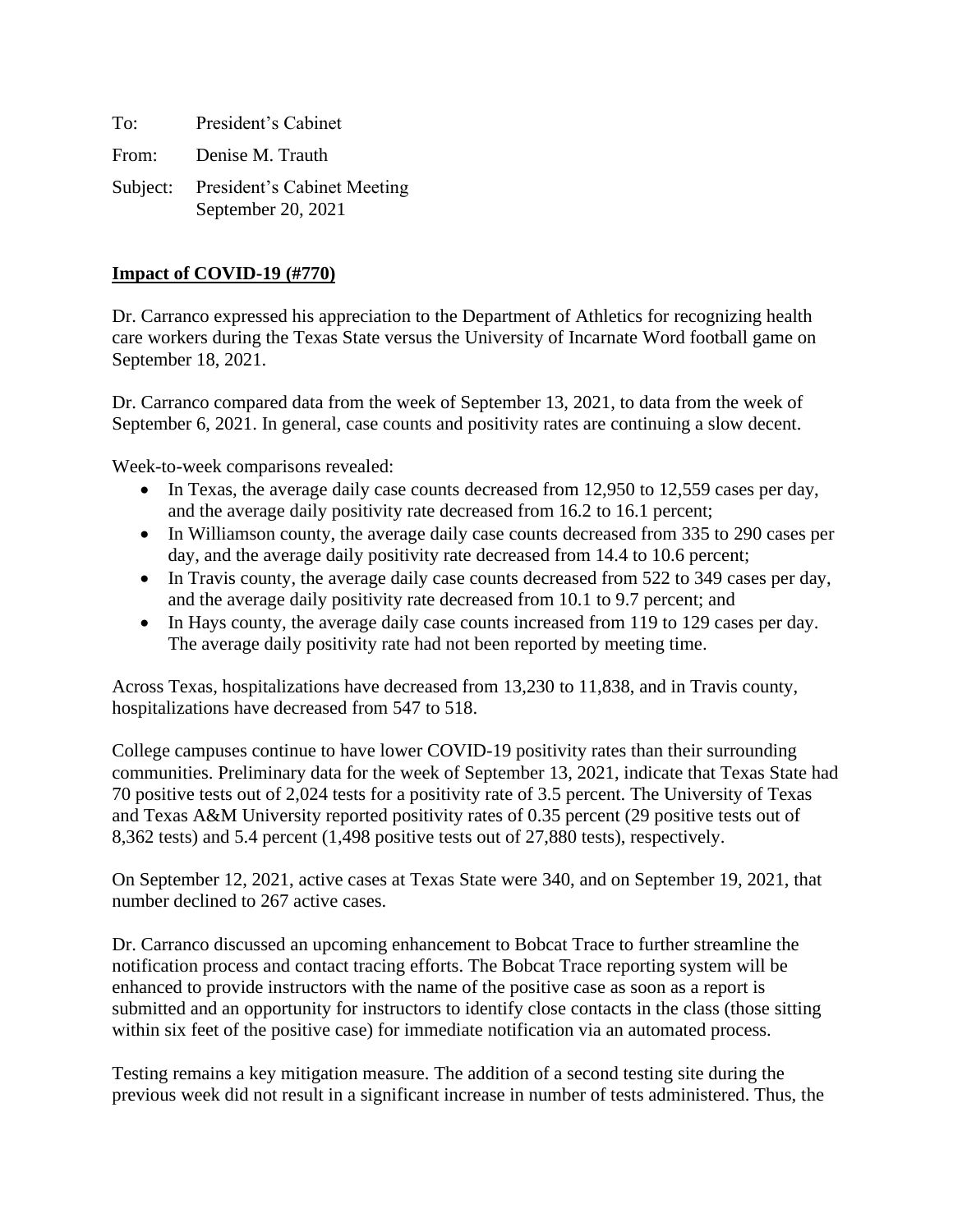second testing site will be moved from the Student Recreation Center to a more visible location in front of the LBJ Student Center near the bus loop. Additional messaging will follow via multiple platforms including email, social media, digital signage, and posters.

Dr. Carranco reported that the Student Health Center's 20 contact tracers are able to get to cases within 24 hours and to complete all investigations with within 48 hours.

Dr. Carranco provided an update to the protocol for assessing classroom transmission in classrooms. Reports by classes are regularly run and reviewed. When multiple cases are observed in a class, the contact tracers look for linkages. To date, contact tracing has revealed no linkages; positive cases are mainly coming from social gatherings.

Dr. Carranco reported that vaccinations are increasing most likely due to the news; additional efforts to incentivize vaccinations seem to have limited effect on vaccination numbers at Texas State.

Dr. Carranco announced that the FDA is expected to approve a third dose (boosters) for individuals 65 years and older and for healthcare workers by the end of the week of September 20, 2021.

# **Cabinet Retreat**

President Trauth discussed topics to include in a briefing document for the next university president. A President's Cabinet Retreat will be held early in the spring 2022 semester to develop this document. Cabinet members suggested several topics, including: enrollment trends and plans to boost enrollment; plans to achieve National Research University Funding Status; endowments and plans to increase the total endowment; academic programs and the strategic planning process to support new programs and other initiatives; infrastructure, approved projects, and the master planning process; the Albert B. Alkek Library and The Wittliff Collections; the budget and revenue fee structure; alumni; University Communications, University Marketing, and branding via a national public relations campaign; Legislative priorities; Department of Athletics, an overview of the Sun Belt Conference, and athletic and academic successes; organization of diversity, equity, inclusion, and access and related initiatives; government relations (federal, state, and local); and Clery Act Compliance.

## **President's Update (#556)**

President Trauth expressed her appreciation to the faculty, staff, and students who were involved in putting on the events held during Hispanic Serving Institution week.

President Trauth discussed upcoming events, including the 2020 and 2021 Presidential Seminar Awards Reception on September 22, 2021, and underscored the importance of celebrating faculty and staff accomplishments in person.